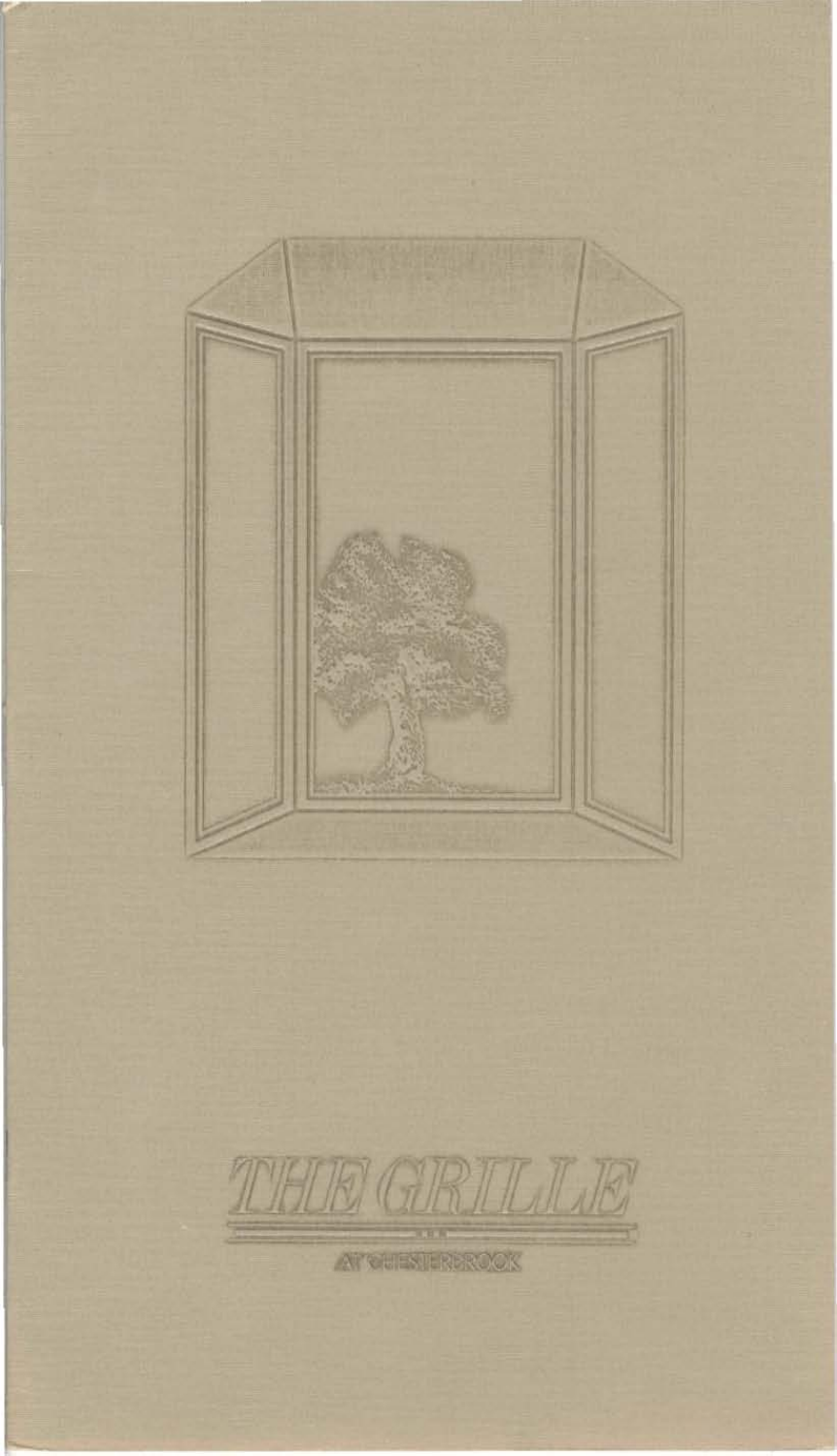### Wines for Everyday Drinking

### American

|                                          | Half                                                                                                                                                                                              | Full  |
|------------------------------------------|---------------------------------------------------------------------------------------------------------------------------------------------------------------------------------------------------|-------|
| Chenin Blanc, Parducci                   |                                                                                                                                                                                                   | 13.95 |
|                                          |                                                                                                                                                                                                   | 15.95 |
|                                          |                                                                                                                                                                                                   | 16.95 |
| Fume Blanc, Robert Mondavi               |                                                                                                                                                                                                   | 21.95 |
| Gewurztraminer, Monteray Vineyards       |                                                                                                                                                                                                   | 15.95 |
| Chardonnay, Silverado                    | 19.95                                                                                                                                                                                             | 28.95 |
| Late Harvest Riesling, Kenwood           | 18.95                                                                                                                                                                                             |       |
|                                          |                                                                                                                                                                                                   |       |
| Cabernet Sauvignon, Clos du Val          |                                                                                                                                                                                                   | 29.95 |
| Zinfandel, Mirassou                      |                                                                                                                                                                                                   | 14.95 |
| Pinot Noir, Robert Mondavi               |                                                                                                                                                                                                   | 19.95 |
| Cabernet Sauvignon, Sterling Vineyards   |                                                                                                                                                                                                   | 27.95 |
| Merlot, Charles Krug                     |                                                                                                                                                                                                   | 17.95 |
| Cabernet Sauvignon, Beaulieu Vineyards   | 9.95                                                                                                                                                                                              | 15.95 |
|                                          |                                                                                                                                                                                                   |       |
| White Zinfandel, Robert Mondavi          |                                                                                                                                                                                                   | 15.95 |
| Cabernet Rose, Chateau St. Michelle      |                                                                                                                                                                                                   | 14.95 |
|                                          |                                                                                                                                                                                                   |       |
|                                          |                                                                                                                                                                                                   |       |
| Muscadet de Sevre et Maine, Barre Freres | 9.95                                                                                                                                                                                              | 18.95 |
|                                          |                                                                                                                                                                                                   | 13.95 |
|                                          |                                                                                                                                                                                                   | 14.95 |
| Piesporter Treppchen, Madrigal           |                                                                                                                                                                                                   | 15.95 |
|                                          |                                                                                                                                                                                                   |       |
| St. Emillion, Chateau Simard             |                                                                                                                                                                                                   | 22.95 |
| Mouton Cadet, Baron Phillippe Rothchild  | 8.95                                                                                                                                                                                              | 17.95 |
| Beaujolais Villages, Louis Jadot         | 11.95                                                                                                                                                                                             | 19.95 |
|                                          |                                                                                                                                                                                                   |       |
| Dom Ruinart, Blanc de Blanc, Brut        |                                                                                                                                                                                                   | 75.00 |
| Moet Chandon, White Star Extra Dry       | 27.00                                                                                                                                                                                             | 39.00 |
|                                          |                                                                                                                                                                                                   |       |
| Korbel Brut, (Domestic)                  | 15.00                                                                                                                                                                                             | 25.00 |
|                                          | White<br>Chardonnay, Glen Ellen<br>Johannisberg Riesling, Chateau St. Michelle<br>European<br>White<br>Cuvee, George Deboeuf<br>Mosel Riesling, Anheuser<br><b>Champagnes and Sparkling Wines</b> |       |

#### Carafe Wine

Full 10.95 Half 6.00 A Daily Selection of Wines is Available by the Glass

Cellar Master's Selections of Vintage Wines Available Upon Request.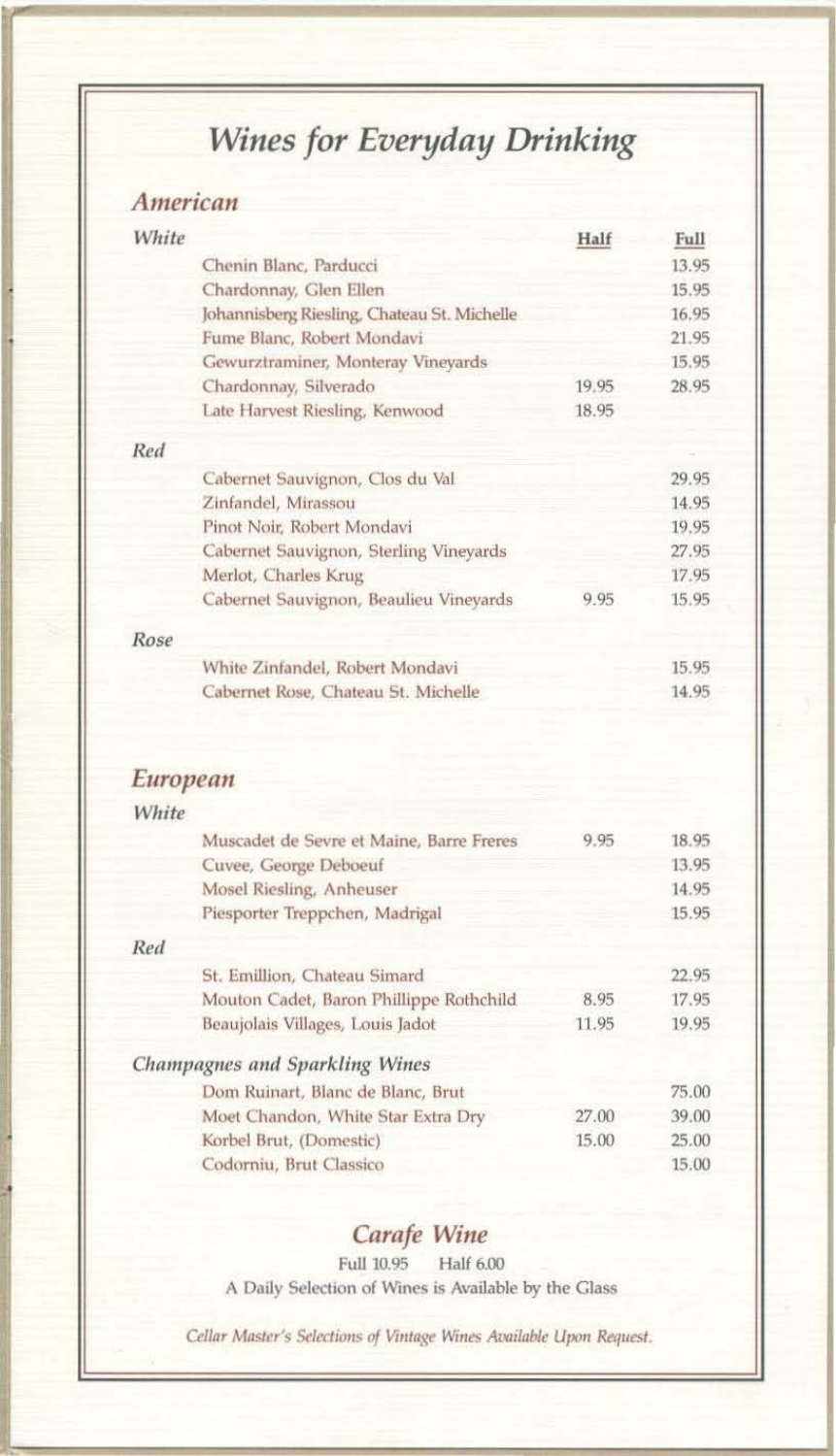# Appetizers

i

I

I

I

I

I

| with a garlic lemon butter                                                               |  |
|------------------------------------------------------------------------------------------|--|
| four iced Gulf Jumbo shrimp with lots of zippy cocktail sauce                            |  |
| Seasonal Melon & Westphalian Ham \$3.95                                                  |  |
| with golden caviar and lemon pepper vodka                                                |  |
| Baked Stuffed Chester County Mushrooms  \$4.75<br>with chopped clams and Parmesan cheese |  |
| Our version of a classic New Orleans gourmet treat                                       |  |
| Steamed Fresh Little Neck Clams  \$5.75                                                  |  |
| Lobster Stuffed Ravioli \$6.25<br>in tomato basil sauce                                  |  |

## *Soups/SaJadslBread*

| Baked French Onion Soup  \$4.25                                            |
|----------------------------------------------------------------------------|
|                                                                            |
| Daily Seasonal Soup  \$2.95                                                |
| Mixed greens, tomato, mushrooms and cucumbers                              |
| Mushrooms, bacon, Bermuda onions and tomato                                |
|                                                                            |
| Tomato Basil Salad (seasonal) \$2.95                                       |
| Baked loaf of bread with garlic butter, Gorgonzola and<br>Parmesan cheeses |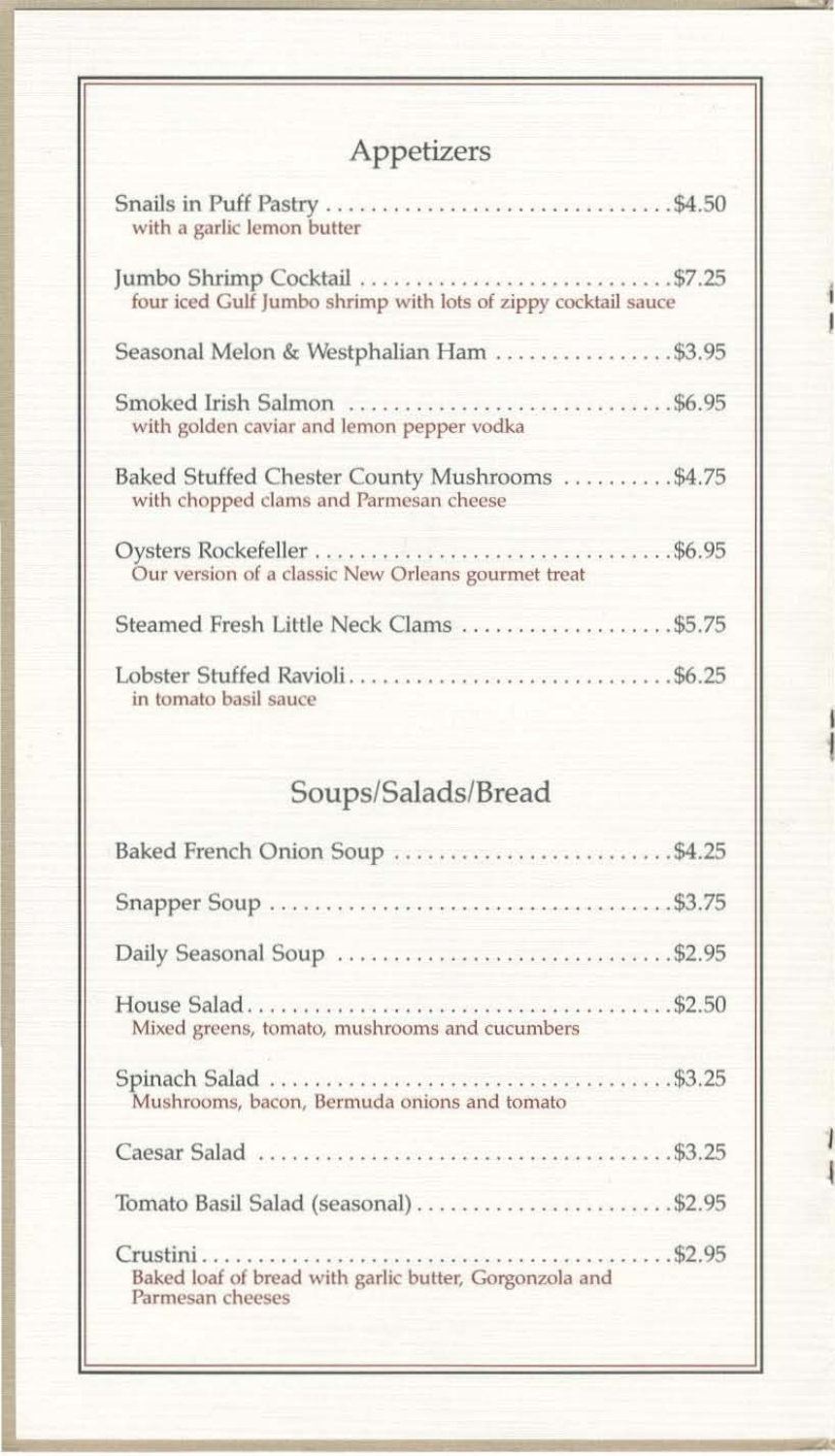### Dinner Selections

### Mesquite Grilled

I

I

I

i

I

I

| All our seafood is served with your choice of the Chef's compound butters.                                                  |
|-----------------------------------------------------------------------------------------------------------------------------|
| Norwegian Salmon Fillet \$15.75                                                                                             |
|                                                                                                                             |
| Fresh Tuna Steak \$15.95                                                                                                    |
|                                                                                                                             |
|                                                                                                                             |
| Mixed Chesterbrook Grille  \$15.95<br>combination of lamb chop, filet mignon and pork chop<br>garnished with grilled tomato |
|                                                                                                                             |
| stuffed with Monterey Jack, Westphalian ham and spinach                                                                     |
| Double Thick Lamb Chops \$18.50<br>marinated with rosemary and garlic                                                       |
|                                                                                                                             |

### Specialty Selections

| Cajun Style Blackened Fish of the Day\$14.25                                                                                |
|-----------------------------------------------------------------------------------------------------------------------------|
| Stuffed Jumbo Shrimp\$16.95<br>four stuffed shrimp filled with seafood stuffing                                             |
| Twin Seafood Kabob \$15.50<br>scallops, shrimp, swordfish and salmon                                                        |
| Sauteed Scallops and Shrimp \$14.75<br>in a white wine and cream sauce with mushrooms                                       |
| Queen Cut 12 oz. \$12.95                                                                                                    |
| served with fresh pasta and caper lemon sauce                                                                               |
| 5 oz. Filet served with your choice of a petite portion of:<br>Stuffed Shrimp, Seafood Kabob, Swordfish or Broiled Scallops |